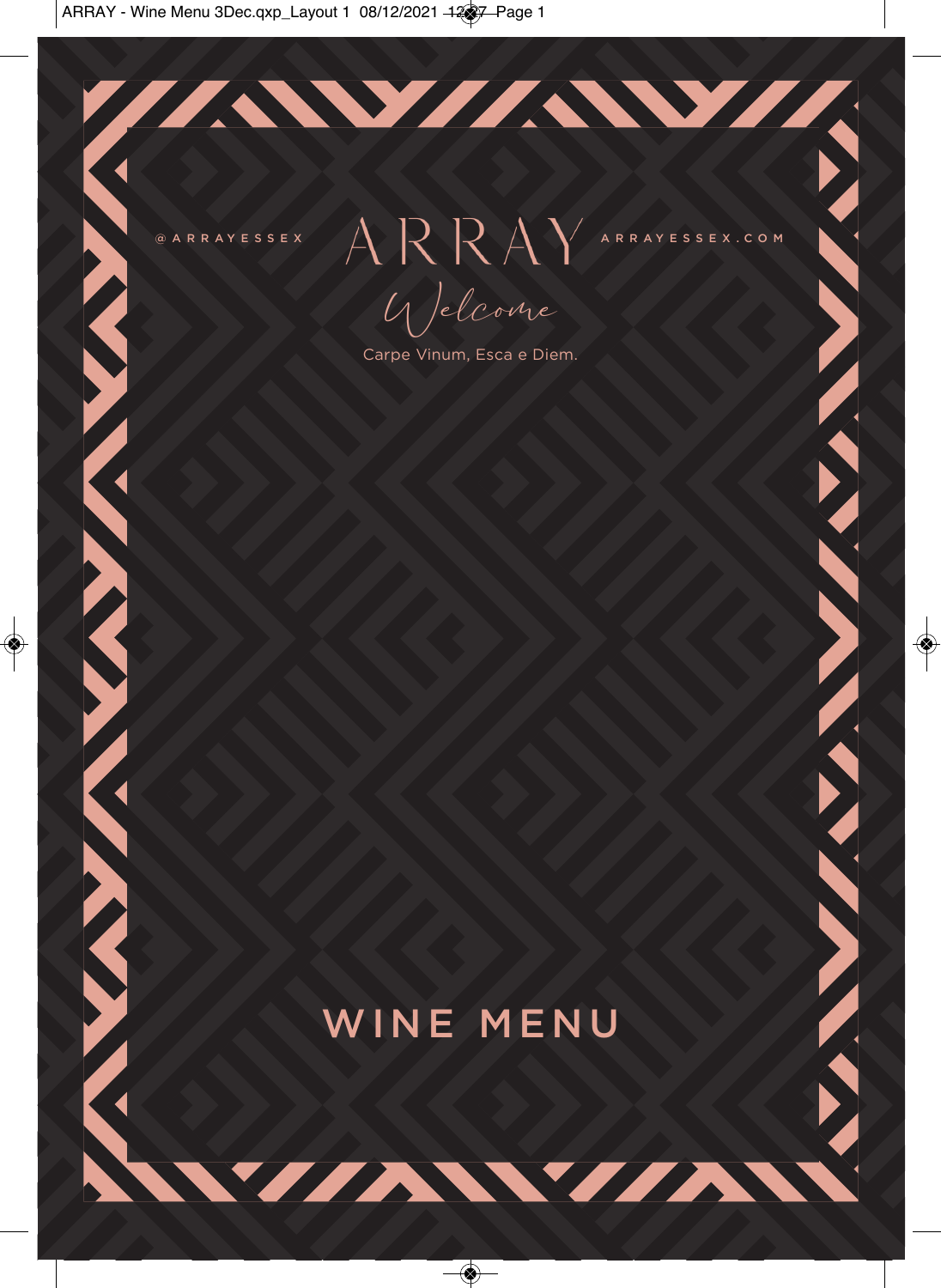## CHAMPAGNE

//AW/AW/A

|                                                                                                                                                                                                        | <b>BOTTLE</b> | 125ML |  |
|--------------------------------------------------------------------------------------------------------------------------------------------------------------------------------------------------------|---------------|-------|--|
| PERRIER-JOUËT GRAND BRUT NV<br>Aromas of peaches, exotic fruits, honey & citrus fruits<br>lead onto a palate that is round & fresh with a long<br>lingering finish                                     | 100           | 18    |  |
| PERRIER-JOUËT BLASON ROSÉ NV<br>A pale pink rosé with fruit aromas of strawberry & peach.<br>Style with plenty of fruit & a fine, lengthy finish                                                       | 165           |       |  |
| MUMM CORDON ROUGE NV<br>A subtle balance of freshness & intensity, be perpetuated                                                                                                                      | 110           |       |  |
| MUMM CORDON ROUGE BRUT ROSÉ NV<br>On the nose, it offers red currant & rhubarb aromas.<br>In the mouth, mild cherry &spice flavours are balanced<br>by a creamy mouthfeel                              | 115           | 19    |  |
| PERRIER-JOUËT BLANC DE BLANCS<br>The vibrant, dynamic, independent. Bright & fresh as the<br>morning dew, it is the perfect champagne to serve as<br>an aperitif, to celebrate the first day of spring | 170           |       |  |
| PERRIER-JOUËT GRAND BRUT<br><b>NV MAGNUM</b>                                                                                                                                                           | 210           |       |  |

*Aromas of peaches, exotic fruits, honey & citrus fruits lead onto a palate that is round &fresh with a long lingering finish*

WIAWIAN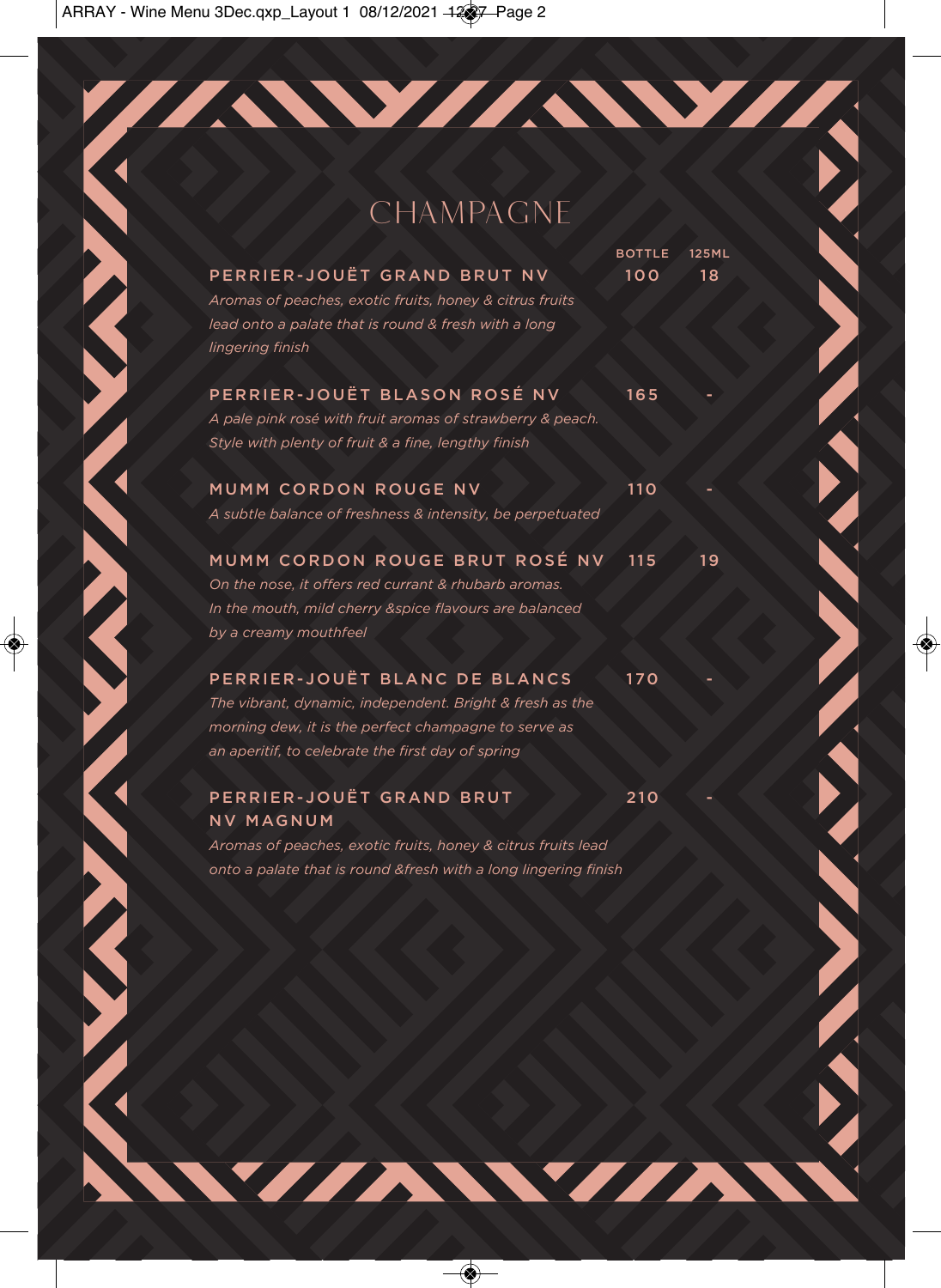## PROSECCO

77AW/AW/A

PROSECCO EXTRA DRY, FAVOLA 38 7.5 VENETO ITALY *A fresh, fragrant & fruity Prosecco with aromas of pear & apple*

BOTTLE 125ML

PROSECCO EXTRA DRY, AMATA 45 VENETO ITALY *Elegant and stylish, with delicate aromas of green apple, succulent pear & lifted citrus notes. Balanced, with fine bubbles & an attractively crisp finish*

## WHITE WINE

|                                                                                                                                                                                                                                             | BOTTLE 175ML |     |
|---------------------------------------------------------------------------------------------------------------------------------------------------------------------------------------------------------------------------------------------|--------------|-----|
| WHITE, CINTILA (2020)<br>PENÍNSULA DE SETÚBAL - PORTUGAL<br>An intense, fruity aroma & a creamy mouthfeel with a hint<br>of peach and ginger                                                                                                | 26           | 7   |
| GRENACHE/VIOGNIER,<br>CHÂTEAU DE CAMPUGET (2020)<br>LANGUEDOC-ROUSSILLON - FRANCE<br>Fruity & appealing with inviting aromas of dried apricots<br>with a touch of grapefruit & peardrops                                                    | 28           | 7.5 |
| VERDEJO, MESTA - ORGANIC (2020)<br>CENTRAL CASTILE, SPAIN<br>Crisp & aromatic, showing lovely herbal aromas with<br>fresh notes of pineapple, lime &white pepper                                                                            | 29           | 7.5 |
| GRILLO, VITESE, COLOMBA BIANCA<br>ORGANIC (2020) - SICILY, ITALY<br>Grillo is the flagship of the Sicilian indigenous white varieties.<br>Aromatic & floral with stone fruit flavours finishing on a<br>refreshing lime & white pepper note | 35           | 9   |

WIZAWIZA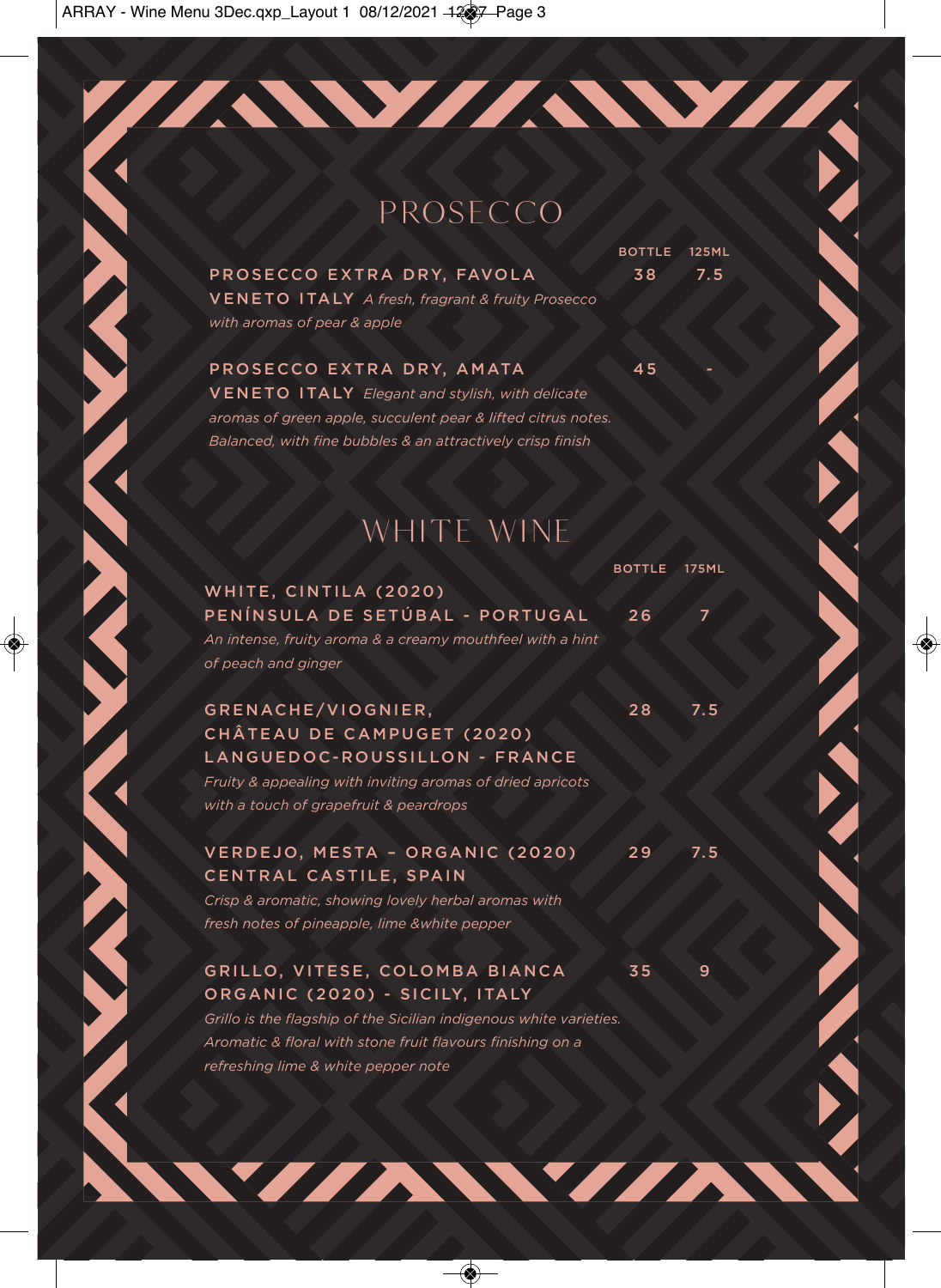## WHITE WINE

//AW//AW//

**BOTTLE 175ML** PICPOUL DE PINET, TOURNÉE 36 9.5

ROUSSILLON, FRANCE *A poised dry white wine, showing rich & crystalline exotic fruit flavours & just a hint of saltiness on the finish*

DU SUD (2020) LANGUEDOC-

### RIESLING TROCKEN, WEINGUT ANTON 38 10 FINKENAUER (2020) - NAHE,GERMANY

*Peach fruit & floral spice through to a dry and steely finish. Light bodied and fresh German style*

### SAUVIGNON BLANC, SIBARIS GRAN 39 10 RESERVA, UNDURRAGA (2020) - VALLE DE LEYDA, CHILE

*A refreshing Sauvignon Blanc with complex aromas of zesty grapefruit and lime, accompanied by hints of peapods with herbaceous & cool climate tones*

### NARINCE, KAYRA (2018) - 42 ANATOLIA, TURKEY

*A full bodied wine with flavours of smoky lemon peel & quince enhanced by vanilla through to a refreshing finish*

### ALBARIÑO, CORAL DO MAR, 45 11.5 PAZO DO MAR (2020) GALICIA - SPAIN

*Fresh flavours of orange peel, peach & white flowers with a rich mouthfeel. Classic spicy Albariño*

### CHARDONNAY, GRAVEL CASTLE, 48 12 SIMPSON ESTATE (2020) - KENT, ENGLAND*'The "Chablis" of Kent'.*

*A cool climate, fruit-driven & unoaked Chardonnay displaying fresh, citrus & apple aromas, refreshing tropical fruit flavours with a zesty, flinty finish*

WZZAWYZA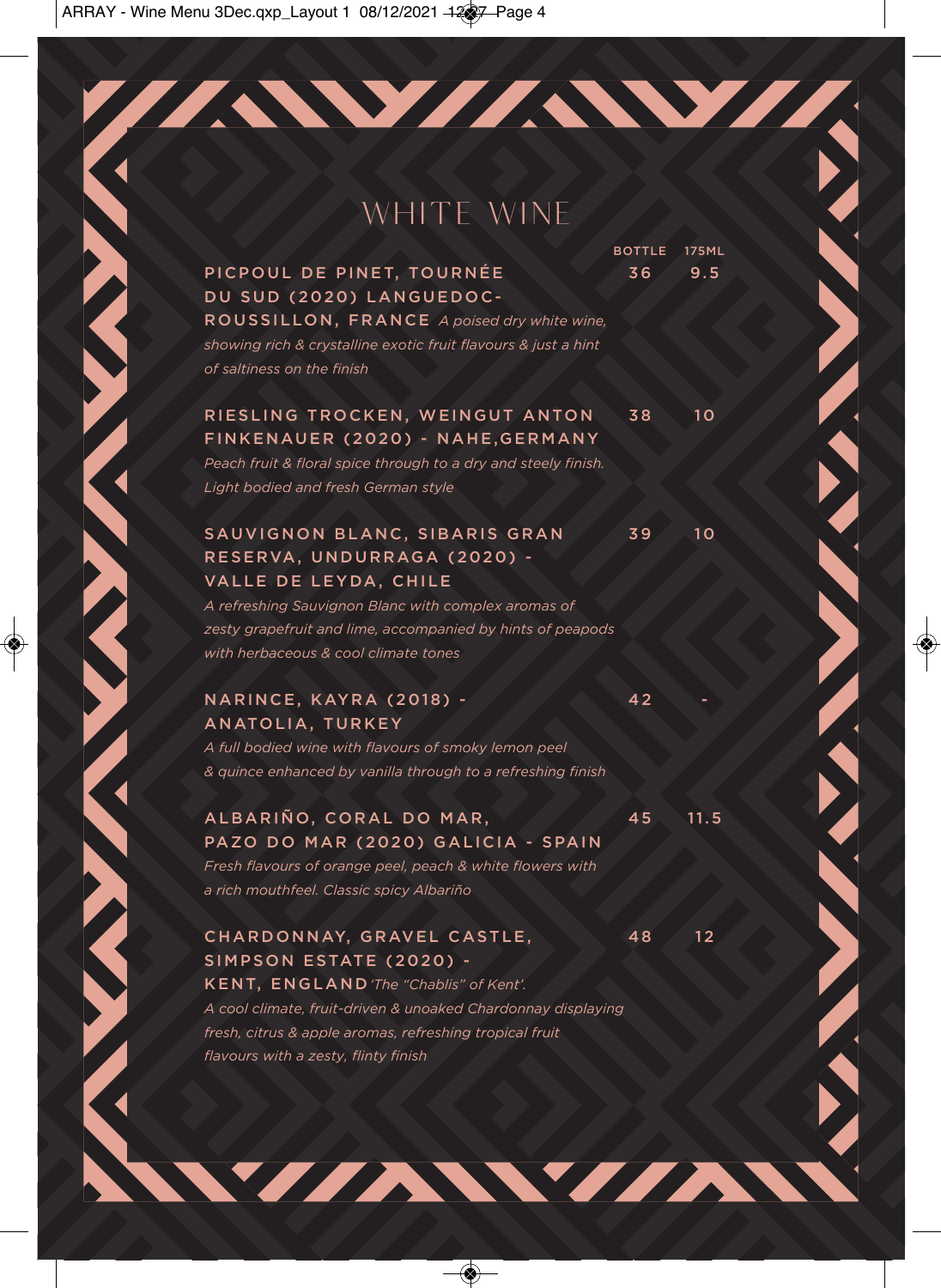## WHITE WINE

//AW/AW/A

**BOTTLE 175ML** 

GAVI DI GAVI, FOSSILI, 1988. 1998. ILI SAN SILVESTRO (2020) - PIEDMONT, ITALY *Fresh & spicy with an appealing green apple & citrus flavour through to a mouth-watering saline finish*

### RIESLING, AD HOC WALLFLOWER. 52 LARRY CHERUBINO (2020) - GREAT SOUTHERN AUSTRALIA

*Vibrant Australian Riesling with typical pepper & citrus notes and a mouth-watering, steely finish*

### MALAGOUZIA, SINGLE VINEYARD 31 TURTLES, ALPHA ESTATE (2020) - MACEDONIA, GREECE

**CONTRACTOR** 

**CONTRACTOR** 

*A delicately aromatic wine with light floral notes & hints of green apple, grapefruit and white pepper with a zesty, mineral finish*

### PINOT GRIGIO 'VILLA CANLUNGO', 47 COLLAVINI (2019) FRIULI-VENEZIA GIULIA, ITALY

*Mineral, ripe pear & citrus flavours with a crisp & spicy finish. Pinot Grigio at its finest*

### ORANGE GOLD, GÉRARD BERTRAND - 48 ORANGE – ORGANIC (2020) - VIN DE FRANCE, FRANCE

*A fine, smooth & richly textured orange wine revealing an explosion of aromas, white floral notes, caramelised mandarins with a touch of pine cone, citrus & spice*

### GRECO DI TUFO, CUTIZZI, FEUDI DI 56 SAN GREGORIO (2020) -

CAMPANIA ITALY *A lively & herbaceous wine with exotic pear & dried apricot notes leading to a mineral, bracing finish*

WIAWIAN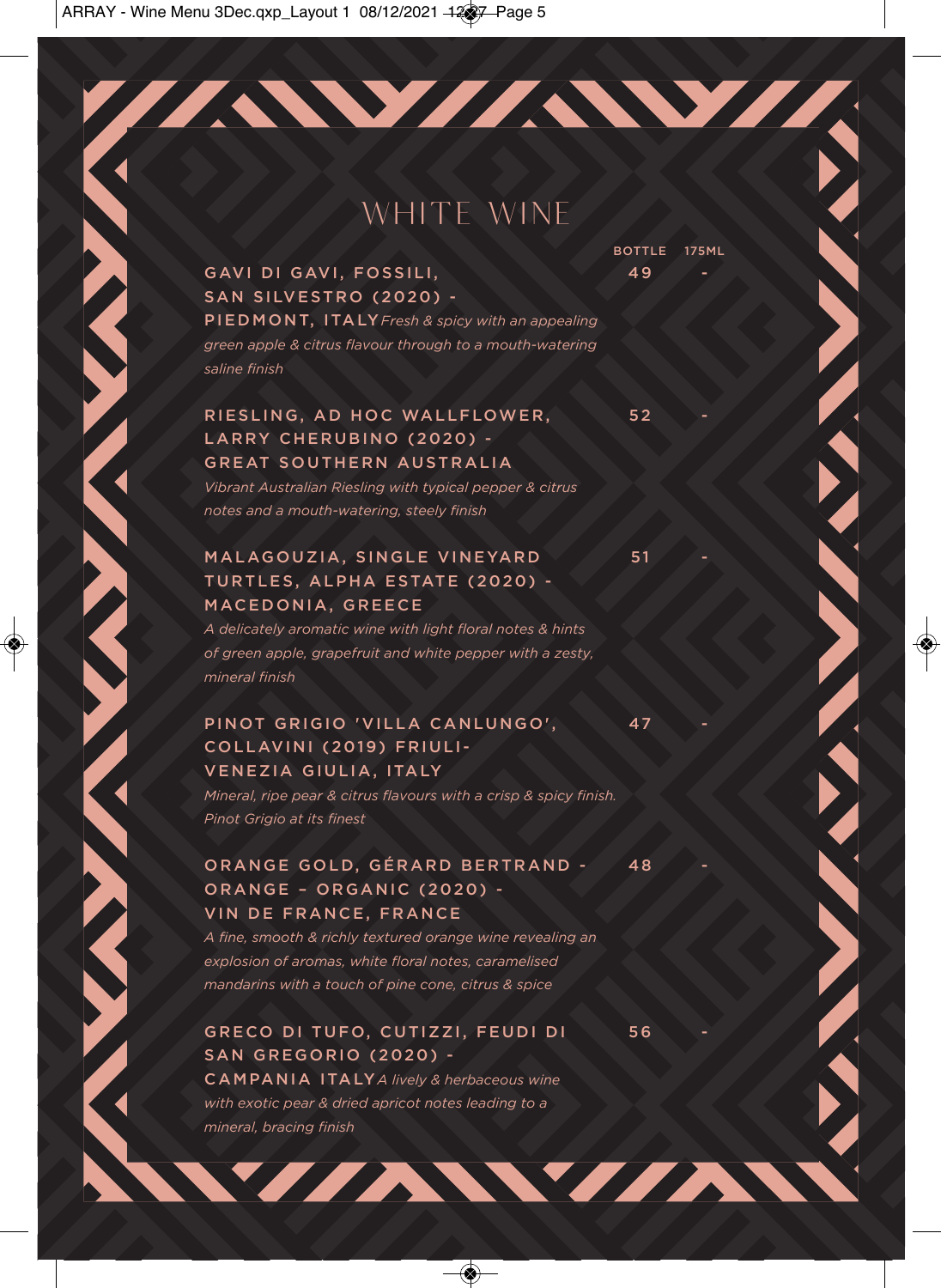## WHITE WINE

//AW/AW/A

**BOTTLE 175ML** 

### SANCERRE, DOMAINE SERGE LALOUE - 53 ORGANIC (2019) - LOIRE, FRANCE

*A fresh yet richly flavoured Sancerre, offering crystalline lemon fruit, white pear, melon & delicate elderflower nuances with mouth-watering mineral undertones*

### CLOUDY BAY SAUVIGNON BLANC - 78

NEW ZEALAND*The characteristically uplifting aromas of ripe lime & grapefruit, nectarine, papaya & mango with floral notes of orange blossom, gooseberry & sweet fennel are striking*

### CHABLIS, DOMAINE JEAN GOULLEY - 68 ORGANIC (2019) BURGUNDY, FRANCE

*Clean, pronounced greengage aromas & a steely mineral, saline character. A classic Chablis with a razor sharp but long finish* 

**Contract of the Contract of the Contract of Contract of the Contract of Contract of the Contract of Contract of The Contract of The Contract of The Contract of The Contract of The Contract of The Contract of The Contract** 

POUILLY-FUMÉ, CHÂTEAU DE TRACY 79 (2017) - LOIRE, FRANCE *Classic Pouilly Fumé with expressive aromatics of asparagus & grapefruit with a hint of spice, leading to a textured, flinty palate with a long finish*

### CHABLIS 1ER CRU MONTMAINS, 90 DOMAINE JEAN GOULLEY (2018) -

BURGUNDY, FRANCE *Fresh vibrant fruit, crisp acidity & citrus notes. Beautifully balanced, this is pure & round on the palate, with a creamy texture. Chablis at its best*

### PULIGNY-MONTRACHET 1ER CRU LES 230 FOLATIÈRES, DOMAINE RENÉ MONNIER (2017) - BURGUNDY, FRANCE

WIZAWIZA

*A full bodied & elegant white Burgundy showing nutty & toasty tones with butter nuances culminating in a long & fresh finish*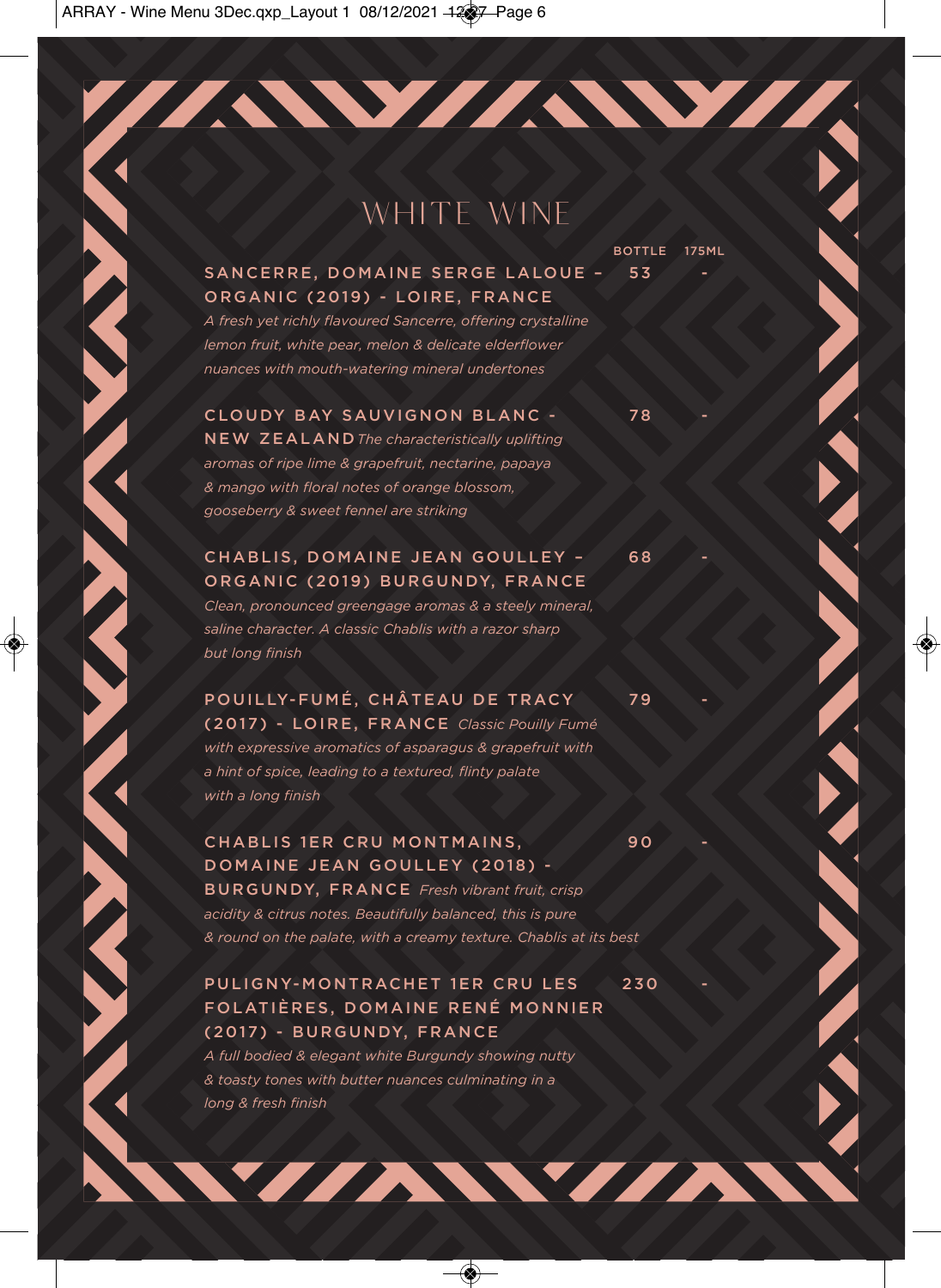## ROSE

//AW//AW//

ROSÉ, PENÍNSULA DE SETÚBAL, 26 7 CINTILA (2020) - PENÍNSULA DE SETÚBAL,PORTUGAL *An enticing aroma of fresh strawberries & cream with a soft and spicy finish*

### PRIMITIVO ROSÉ 'TRAMARI', 32 8.5 SAN MARZANO (2020) - APULIA ITALY

*Made from the Primitivo grape, this is a very appealing pale & tangy rosé with aromas of roses & red cherries against a creamy background of Mediterranean spice*

CUVÉE MARIE CHRISTINE, CRU CLASSÉ 43 11.5 CHÂTEAU DE L'AUMÉRADE (2020) - PROVENCE, FRANCE *Elegantly styled, with aromas of ripe strawberries & peach with a hint of vanilla culminating* 

*in a refreshing finish. Classic Provençal rosé*

## RED WINE

RED, CINTILA (2019)- PENÍNSULA 26 7 DE SETÚBAL PORTUGAL *Juicy, plums with just a hint of vanilla. Soft & easy-drinking*

### CABERNET SAUVIGNON, TIERRA 27 7.5 ANTICA (2019) - VALLE CENTRAL, CHILE

*Juicy ripe blackcurrant complemented by a hint of pepper, rounded Cabernet style*

### GARNACHA, VINAS DE MIEDES, 29 8 BODEGAS SAN ALEJANDRO – ORGANIC (2020) - CALATAYUD, SPAIN

*Vibrant, juicy red fruits complemented by mineral & herbal overtones with a touch of vanilla, juicy & moreish*

WIAWIAN

BOTTLE 125ML

BOTTLE 125ML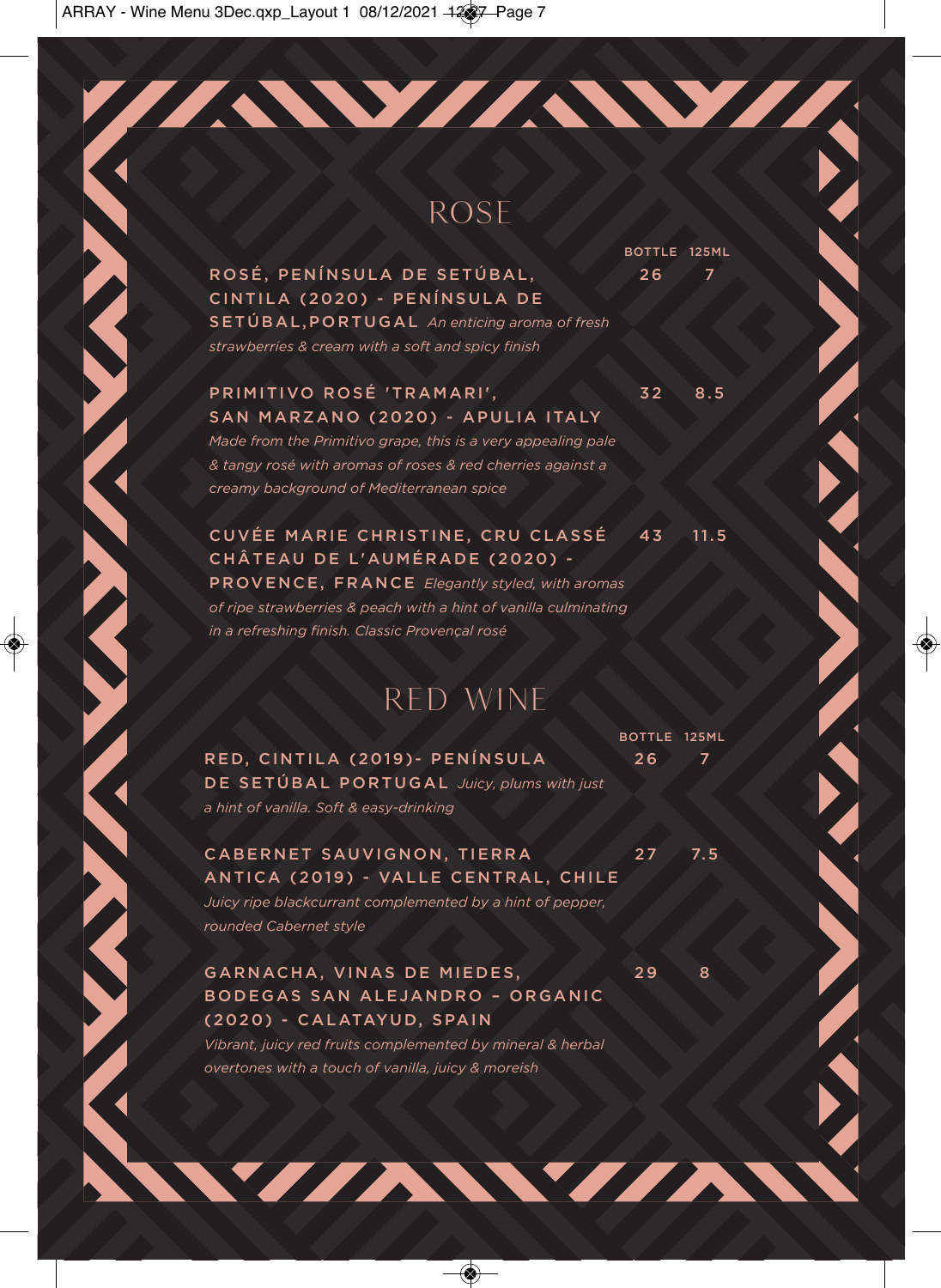## RED WINE

//AW/AW//

JASPE' ROUGE, CHÂTEAU OUMSIYAT 31 (2018) - BEKAA VALLEY, LEBANON

*Lebanon with a Southern French twist. A fleshy & spicy wine with baked red fruits &earthy overtones*

### MERLOT GRAN RESERVA, VIÑA 37 37 10 ECHEVERRÍA (2018) - VALLE DE COLCHAGUA, CHILE

*A savoury & earthy style of Merlot showing eucalyptus & red plums on the palate complemented by herbal & coffee tones through to a rounded finish*

CARIGNAN NOIR 'JE T'AIME', OLIVIER 38 10 COSTE – ORGANIC (2020) - PAYS D'OC, FRANCE *A fresh yet rich red wine with intense notes of crushed raspberry & delicate hints of spice* 

KALECIK KARASI, KAYRA (2018) - 38 AEGEAN, TURKEY *A light bodied and juicy wine reminiscent of young Pinot Noir with raspberry & red cherry fruit, warm and savoury on the finish.*

RIOJA RESERVA, ONDARRE (2018) - 41 10.5 RIOJA SPAIN *Leather, vanilla & spice of traditionally made Rioja enveloped in an elegant & textured palate*

TERRAZAS SELECTION MALBEC - 46 11.5 MENDOZA, ARGENTINA *Great body, structure & volume; a powerful wine. It's round & ripe tannins provide a soft & young character* 

VALPOLICELLA 'RIO ALBO', CA'RUGATE 43 11 (2019) - VENETO ITALY *A light bodied wine showing violets and bright red cherry aromas & a nice bite of freshness on the finish*

WIAWIAN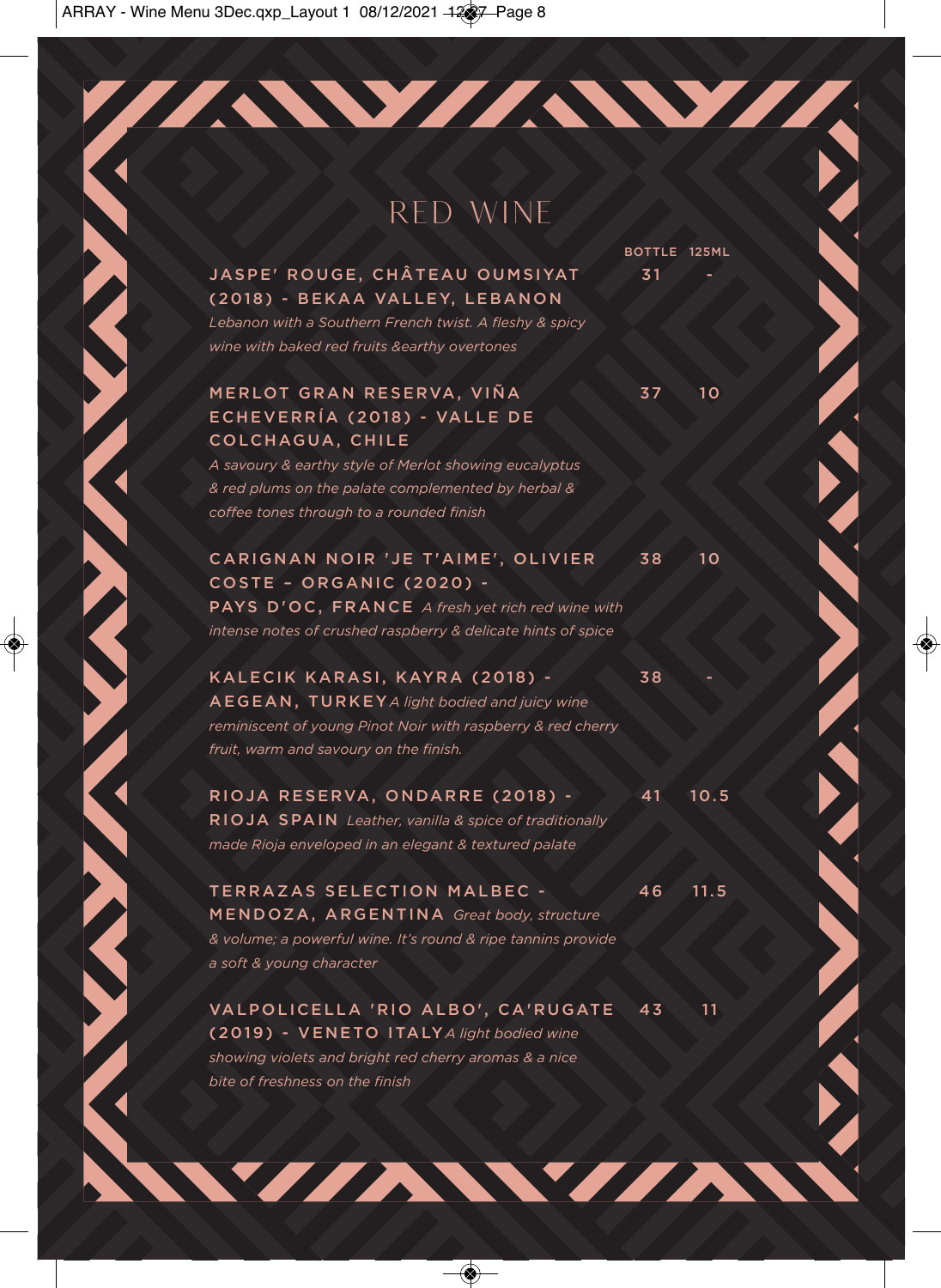## RED WINE

//AW/AW//

PRIMITIVO DI MANDURIA 'TALÒ', 46 11.5 SAN MARZANO (2019) - APULIA, ITALY

*A rich & opulent wine with vibrant flavours of stewed red peppers & juicy brambly fruit on a vanilla & cinnamon background packing a punch of flavour*

BOTTLE 125ML

PINOT NOIR 'TUATARA BAY', 48 12.5 SAINT CLAIR (2020) - MARLBOROUGH, NEW ZEALAND *Ripe & delicate red fruits, plums & strawberries with a subtle touch of earthiness & a fresh, savoury finish*

### TIME WAITS FOR NO ONE, 50 'BLACK SKULL', FINCA BACARA – ORGANIC (2018) - MURCIA, SPAIN

*Voluptuous with intense aromas of ripe red fruits accompanied by complex notes of spice, balsamic, tobacco & mocha. Powerful & robust yet silky on the finish*

### AVATON, KTIMA GEROVASSILIOU 62 (2017) - CEPANOMI, GREECE

*Intensely flavoured with bags of black cherry fruit underlined by dark chocolate & tapinade*

BARBERA D'ASTI SUPERIORE 65 NIZZA 'CIPRESSI', MICHELE CHIARLO (2018)- PIEDMONT, ITALY *A silky Barbera showing aromas of ripe morello cherry & raspberry with sweet notes of tobacco & a rich, savoury expression on the palate* 

MALBEC, VINEYARD SELECTION, 79 MATIAS RICCITELLI (2017) - MENDOZA, ARGENTINA *Concentrated & powerful with an opulent texture & notes of liquorice & black fruits through to a long & beautifully rich finish* 

WZZAWYZA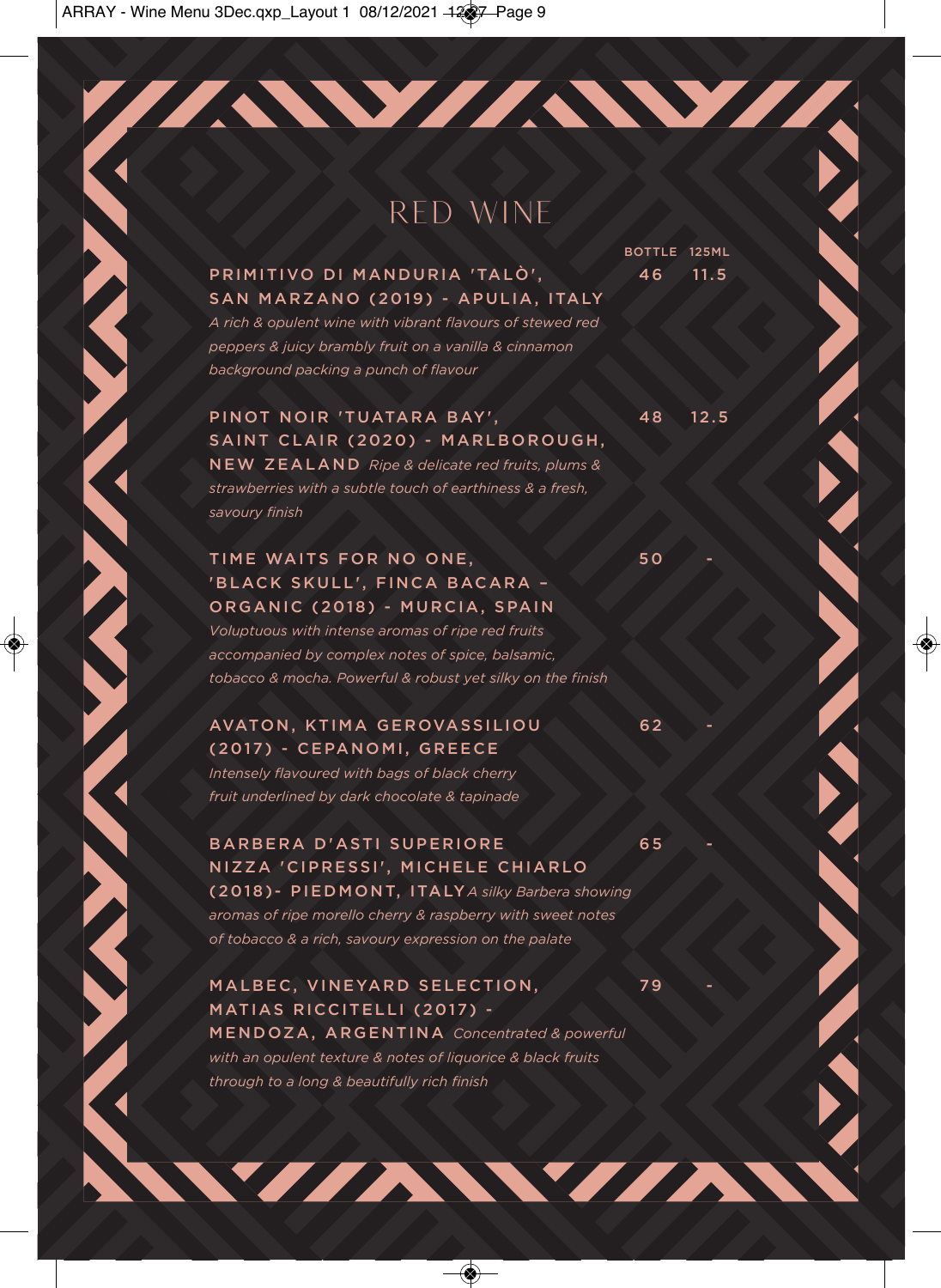## RED WINE

//AW//AW//

CHÂTEAUNEUF-DU-PAPE 'TRADITION', 89 CHÂTEAU FORTIA (2016) - RHÔNE, FRANCE *A distinguished wine with a smoky bouquet, lovely red berried fruit & black liquorice flavours*

### AMARONE DELLA VALPOLICELLA 120 'PUNTA 470', CA'RUGATE (2016) -

VENETO ITALY *An intensely flavoured but elegant Amarone with a warm character of savoury raisined fruit & spicy pepper*

BAROLO, CANNUBI, BREZZA - ORGANIC 130 (2016) - PIEDMONT ITALY *A wine of great charm & elegance, with textured notes of wild berries, cassis & delicate highlights of violet and liquorice through to a long, silky finish* 

CHÂTEAU CANTENAC BROWN, 210 3ÈME CRU CLASSÉ, MARGAUX (2014) - BORDEAUX, FRANCE *An elegant & opulent wine with lovely dark chocolate & cedar notes on the palate, textured & intensely flavoured*

CHÂTEAU GRAND PUY LACOSTE. 300 5ÈME CRU CLASSÉ, PAUILLAC (2010) - BORDEAUX, FRANCE *A fabulously intense, fruit driven nose, with wave after wave of all the typical Pauillac nuances, leads to notes of leather & tobacco. It is powerful & rich on the palate with a cool, sensual core of precise blackberry fruit*

CHÂTEAU LA CONSEILLANTE, (2009) - 540 POMEROL, FRANCE

WZZAWYZA

BOTTLE 125ML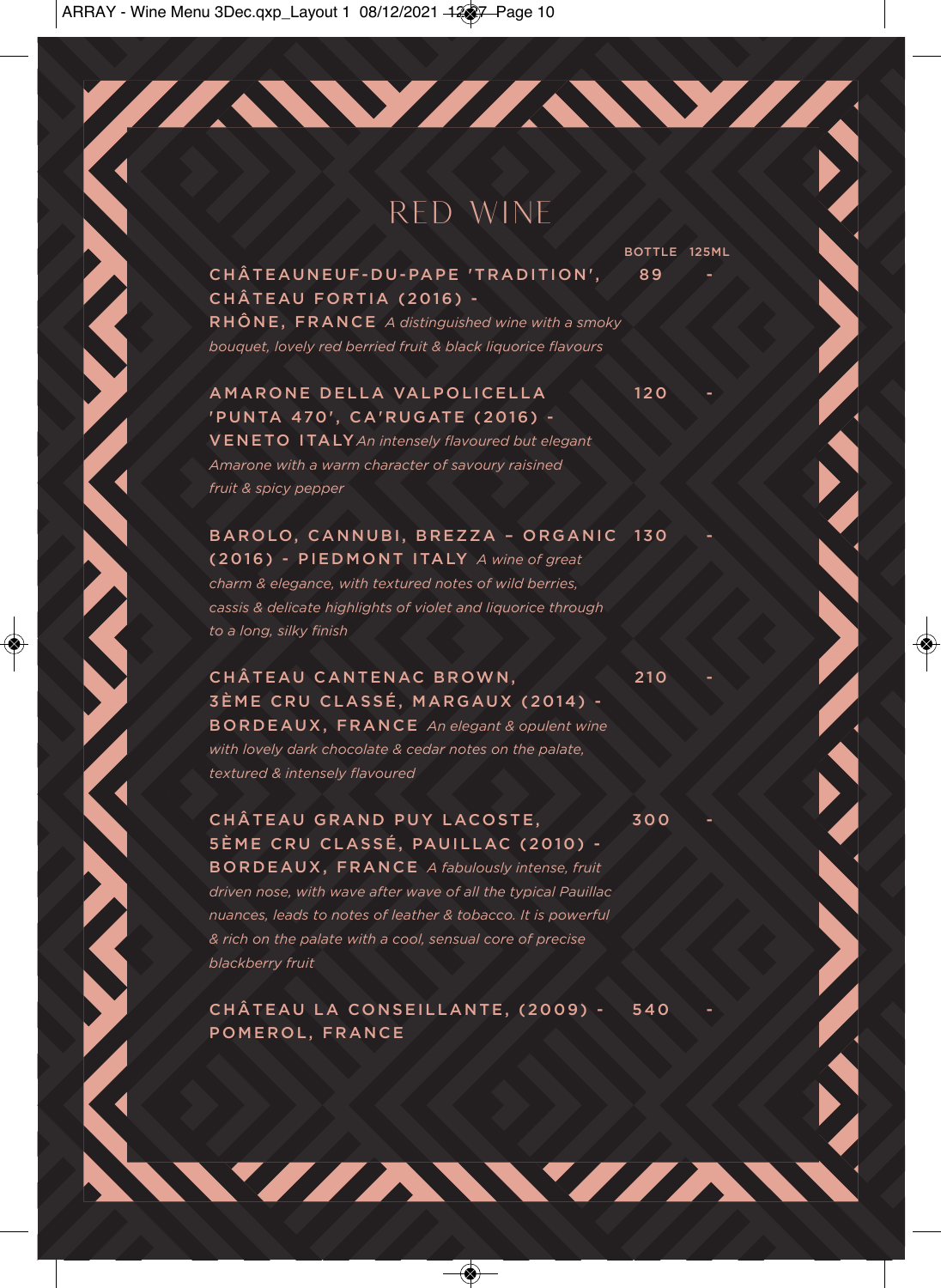## DESSERT WINE

**BOTTLE 125ML** 

WIAWIA

MOSCATO D'ASTI 'NIVOLE', MICHELE 2 8 17.5 CHIARLO 37.5CL (2020) -

PIEDMONT, ITALY *A gently sparkling dessert wine with intense creamy peach & tropical fruit flavours, delightfully silky*

### CÔTEAUX DU LAYON, LOIRE, STRAUS 34 -DOMAINE DES FORGES 50CL (2018) -

**ANTENNAN MENTAL ANNES** 

LOIRE, FRANCE *Aromatic notes of exotic fruits & dried fruit prelude a rich, sweet palate with underlying freshness*